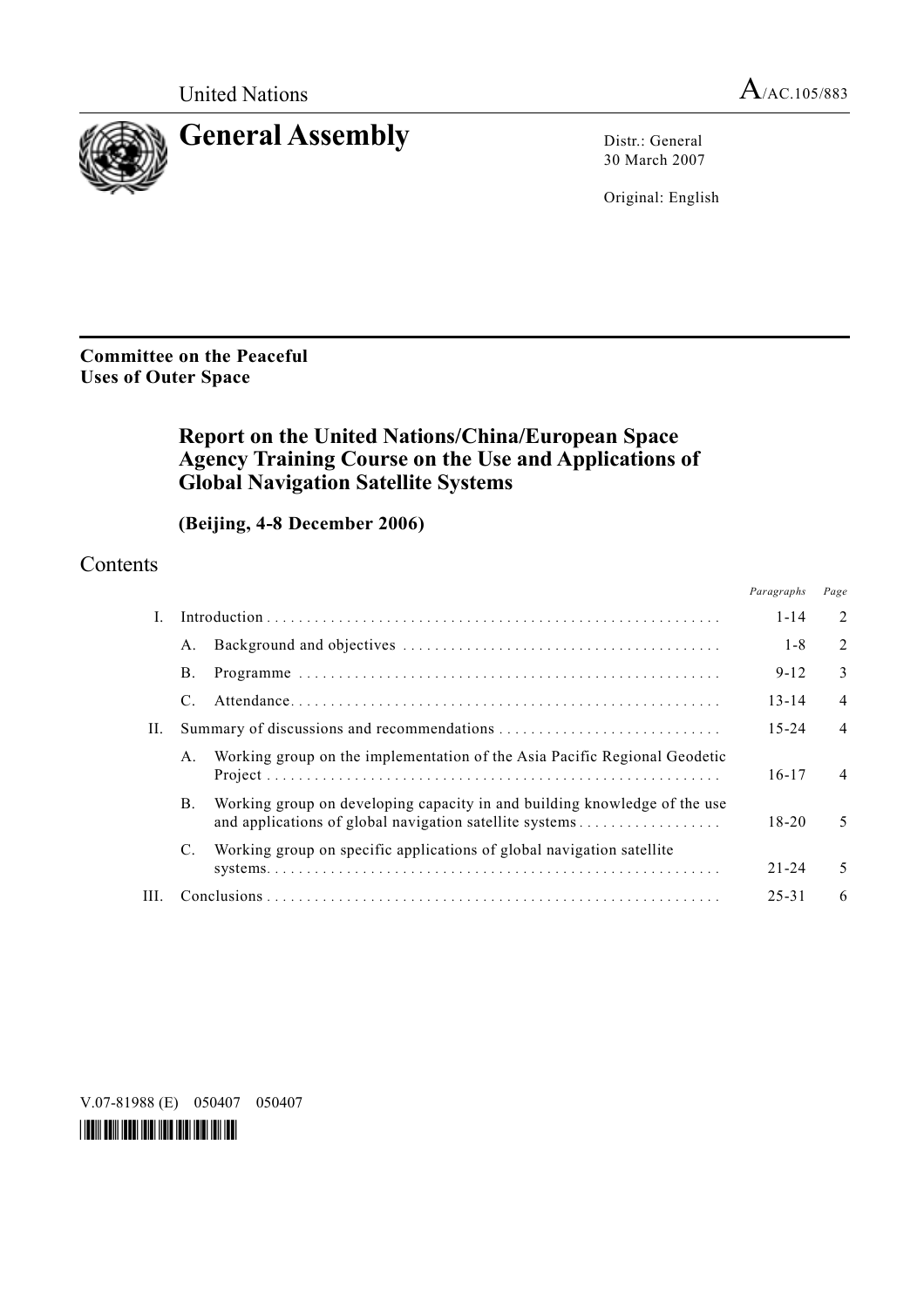# **I. Introduction**

#### **A. Background and objectives**

1. The Plan of Action proposed by the Committee on the Peaceful Uses of Outer Space in its review of the implementation of the recommendations of the Third United Nations Conference on the Exploration and Peaceful Uses of Outer Space (A/59/174) and endorsed by the General Assembly in its resolution 59/2 of 20 October 2004 presented findings and proposed specific actions in areas that are important for strengthening and further developing the well-being and future of all nations. These actions include, among others, maximizing the benefits of the applications of global navigation satellite systems (GNSS) to support sustainable development, improving medical and public health services through the use of space technologies, developing a comprehensive, worldwide environmental monitoring strategy and improving the management of the Earth's natural resources.

2. Since 2001, the Office for Outer Space Affairs of the Secretariat has organized a series of regional workshops and international meetings to promote the use of GNSS. These workshops and meetings reviewed the status of existing GNSS and their augmentations, as well as examples of GNSS applications that supported sustainable development. Information on these regional workshops and international meetings, including programme and background material, are available at the website of the Office (www.unoosa.org/oosa/en/SAP/gnss/index.html).

3. The participants of the United Nations/United States of America International Meeting on the Use and Applications of Global Navigation Satellite Systems, held in Vienna from 13 to 17 December 2004, summarized the follow-up projects and initiatives that had been proposed and implemented since December 2003 and made a number of observations and recommendations in the area of enhancing awareness of GNSS and their applications to increase their use to support sustainable development, in particular in developing countries (A/AC.105/846).

4. At its forty-eighth session, in 2005, the Committee on the Peaceful Uses of Outer Space endorsed the schedule of workshops, training courses, symposiums and conferences of the Programme on Space Applications for 2006.1 Subsequently, the General Assembly, in its resolution 60/99 of 8 December 2005, endorsed the schedule of activities of the Programme on Space Applications for 2006.

5. Pursuant to General Assembly resolution 60/99, the United Nations/China/European Space Agency Training Course on the Use and Applications of Global Navigation Satellite Systems was held in Beijing from 4 to 8 December 2006. Organized by the Office for Outer Space Affairs and the Ministry of Science and Technology of China, the training course was co-sponsored by the European Space Agency (ESA), the China National Space Administration and the Secretariat of Asia-Pacific Multilateral Cooperation in Space Technology and Application and hosted by the National Remote Sensing Centre of China and the China-Europe GNSS Technology Training and Cooperation Centre.

**\_\_\_\_\_\_\_\_\_\_\_\_\_\_\_\_\_\_** 

<sup>1</sup> *Official Records of the General Assembly, Sixtieth Session, Supplement No. 20* and corrigendum (A/60/20 and Corr.1), para. 94.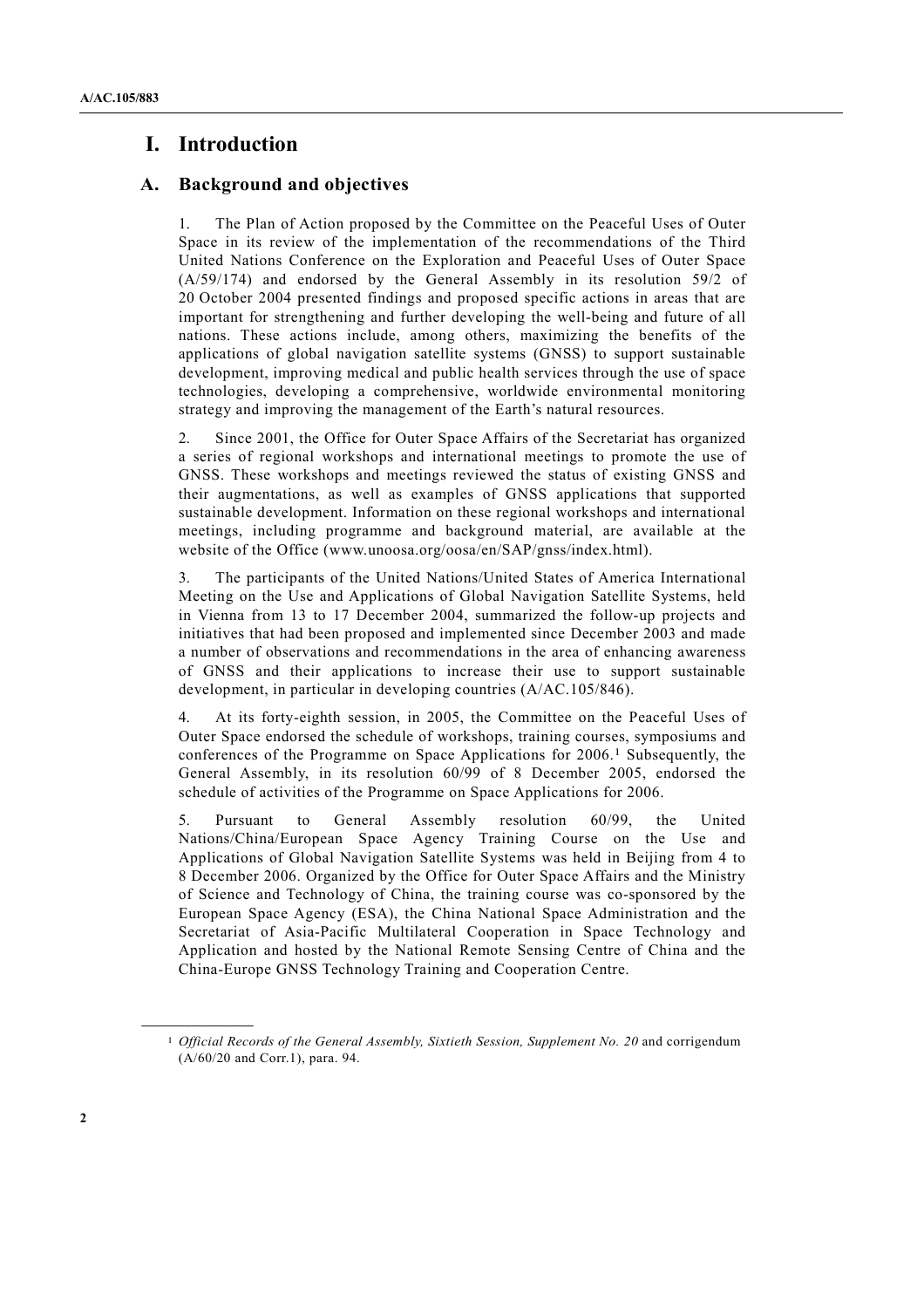6. The training course focused on the basics of geodetic reference systems and the functional principles of navigation systems and provided overviews of and reported on the current status of the Galileo programme, the Global Navigation Satellite System and the Global Positioning System. The training course also addressed, inter alia, GNSS applications for transport and communications, aviation, location-based services, the management of natural disasters, emergency response, surveying and mapping and precision agriculture. Overviews were presented of the cooperation between China and Europe, as well as of GNSS educational and capacity-building activities at the national, regional and international levels resulting from that cooperation.

7. The objectives of the training course were (a) to introduce GNSS technology and its applications for transport and communications, aviation, surveying and mapping, the management of natural resources and natural disasters, the protection of the environment, and agriculture; (b) to promote the exchange of experiences of specific applications; and (c) to encourage greater cooperation in the use and applications of GNSS technologies in the region.

8. The present report was prepared for submission to the Committee on the Peaceful Uses of Outer Space at its fiftieth session, in 2007.

#### **B. Programme**

9. Introductory and welcoming statements were made by the Director-General of the National Remote Sensing Centre of China, the Deputy Director-General of the China National Space Administration, the representative of ESA working in the China-Europe GNSS Technology Training and Cooperation Centre and a representative of the Office for Outer Space Affairs.

10. The five-day programme included lectures, presentations on examples of ongoing and planned initiatives on GNSS implementation and uses, working group discussions and a technical visit. Two discussion sessions allowed for deliberations on the scheduled topics, with the aim of defining follow-up activities for the region. During the first session, the participants were divided into three working groups on the basis of their areas of expertise and interest: the first group focused on further development and implementation of the Asia Pacific Regional Geodetic Project (APRGP), the second group on capacity-building related to GNSS education and training, and the third group on specific GNSS applications. During the second session, the three groups presented the results of their discussions and together defined a regional strategy for forming partnerships and for increasing the use of GNSS technologies in the region.

11. The speakers and instructors for the technical sessions of the training course came from the China-Europe GNSS Technology Training Cooperation Centre, the China Earthquake Administration, the China National Space Administration, the China Meteorological Administration, the National Aeronautics and Space Administration of the United States of America, the Highway Research Institute (China), Beijing University, Beihang University (China), Wuhan University (China) and the Istituto Superiore Mario Boella (Italy). Presentations were also made by representatives of the Galileo Joint Undertaking and the United States Department of State. Briefings were given by representatives of the following companies: GNSS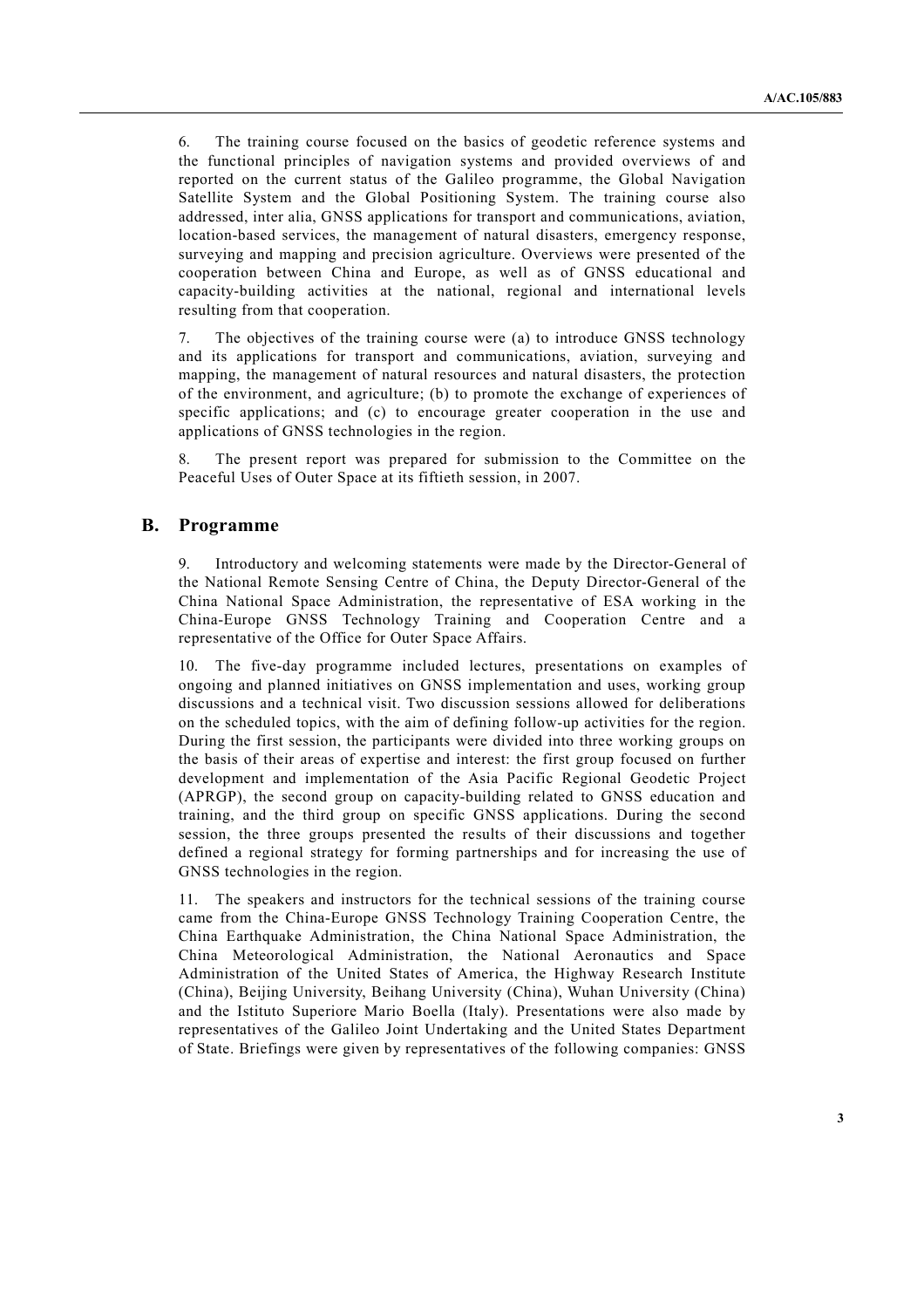Infrastructure, China Satellite Navigation and Communication Industry, OlinkStar and China Galileo Industries. The Office for Outer Space Affairs also contributed, with presentations entitled "The United Nations and GNSS: Global in Space and Time", in which the work carried out by the Office in supporting activities to promote the use of GNSS-based applications was highlighted, and "Educational opportunities in space applications: regional centres for space science and technology education, affiliated to the United Nations" in which the goals and activities of the centres were outlined.

12. The lecture notes and papers presented at the training course are available at the website of the Office for Outer Space Affairs (http://www.unoosa.org/ oosa/en/SAP/gnss/index.html).

#### **C. Attendance**

13. A total of 56 participants from the following 24 countries attended the training course: Austria, Azerbaijan, Bangladesh, Brunei Darussalam, China, Egypt, India, Indonesia, Iran (Islamic Republic of), Italy, Malaysia, Mongolia, Myanmar, Nepal, Netherlands, Pakistan, Philippines, Republic of Korea, Sri Lanka, Thailand, Turkey, United States, Uzbekistan and Viet Nam. The Office for Outer Space Affairs and ESA were also represented.

14. Funds provided by the United Nations, ESA and the Government of China were used to cover the travel and living expenses of 21 participants from developing countries and countries with economies in transition.

### **II. Summary of discussions and recommendations**

15. Two discussion sessions were held as part of the training course. During the first, three working groups met in parallel to discuss the following themes: the Asia Pacific Regional Geodetic Project; developing capacity in and building knowledge of the use and applications of global navigation satellite systems; and specific applications of global navigation satellite systems. During the second, the groups presented the results of their deliberations and formulated a common plan of action for the region.

#### **A. Working group on the implementation of the Asia Pacific Regional Geodetic Project**

16. The working group on the implementation of the Asia Pacific Regional Geodetic Project held discussions on ways and means of following up APRGP, including the possibility of holding expert meetings and hands-on training courses that would contribute to implementation of the project. The working group adopted a workplan comprising the following activities, which were to be carried out in support of the project: (a) conduct of a feasibility study to identify the number of permanent Global Positioning System reference stations required in the APRGP area; (b) arrangement of GNSS training for countries in the region that were not currently operating permanent reference stations; and (c) identification of suitable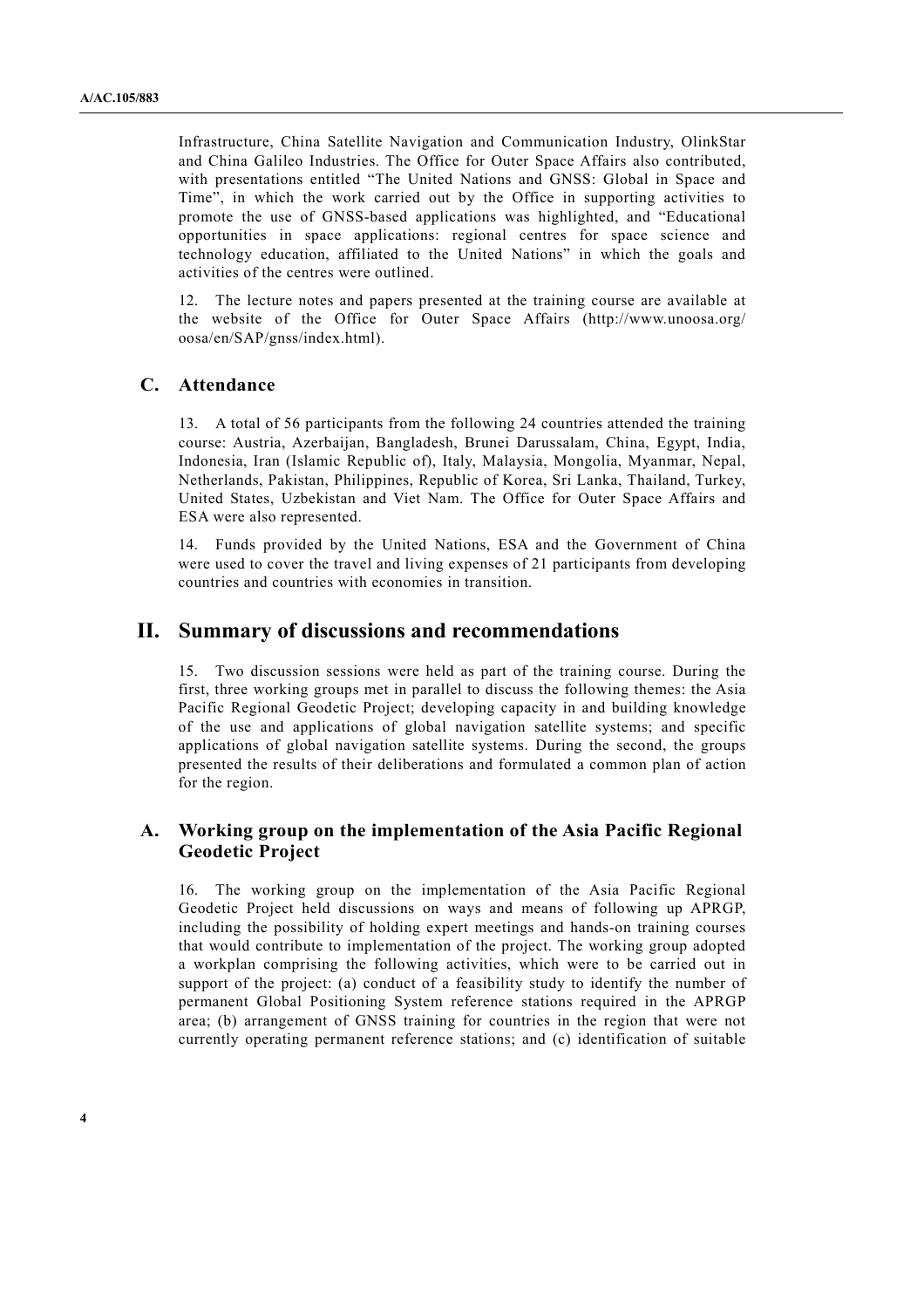locations for additional GNSS infrastructure on the basis of scientific and national and regional need for positioning, navigation and timing.

17. Participants recognized that there were a number of ongoing projects and initiatives on the establishment of regional reference frames, such as the African Geodetic Reference Framework (AFREF), the European Position Determination System (EUPOS), the International Association of Geodesy Reference Frame Sub-Commission for Europe (EUREF) and the Geocentric Reference System for the Americas (SIRGAS), that could be of benefit in the implementation of APRGP and recommended that the institutions represented by the participants seek opportunities to profit from the experience provided by such initiatives.

#### **B. Working group on developing capacity in and building knowledge of the use and applications of global navigation satellite systems**

18. The working group on developing capacity in and building knowledge of the use and applications of global navigation satellite systems held discussions on building capacity in GNSS education and training, as well as on the appropriate format for a regional network that would enable the creation of partnerships in the use of GNSS and related applications. Participants also discussed the existing capacity-building opportunities offered by national and international institutions.

19. Participants recognized the need to continue building national and regional expertise through the long- and short-term training courses and education offered by the regional centres for space science and technology education, affiliated to the United Nations, and through the Master's degree-level programme in navigation and related applications offered by the Politecnico di Torino and the Istituto Superiore Mario Boella, in cooperation with the Office for Outer Space Affairs, and also through other academic and thematic centres of excellence worldwide. Participants also recognized the need for short training courses on GNSS to be developed as part of workshops on the topic of GNSS.

20. With a view to enabling knowledge-sharing, participants recommended that an Internet-based discussion forum be set up to facilitate the exchange and dissemination of information by electronic mail (e-mail) and to hold periodic virtual meetings. The offer made by the University of Malaysia Sabah to establish and host a website and the proposed Internet forum was welcomed. It was further recommended that the discussion forum should include links to existing initiatives such as the GNSS forum of the International Telecommunication Union.

#### **C. Working group on specific applications of global navigation satellite systems**

21. The working group on specific applications of global navigation satellite systems considered the following application areas: aviation, transportation, the management of natural resources and natural disasters, and the protection of the environment. Participants were divided into two subgroups on the basis of the application areas of most interest and relevance to them. The subgroups focused on ways and means of strengthening the use of GNSS technologies in Asia and discussed ongoing and planned initiatives and the actions that should be carried out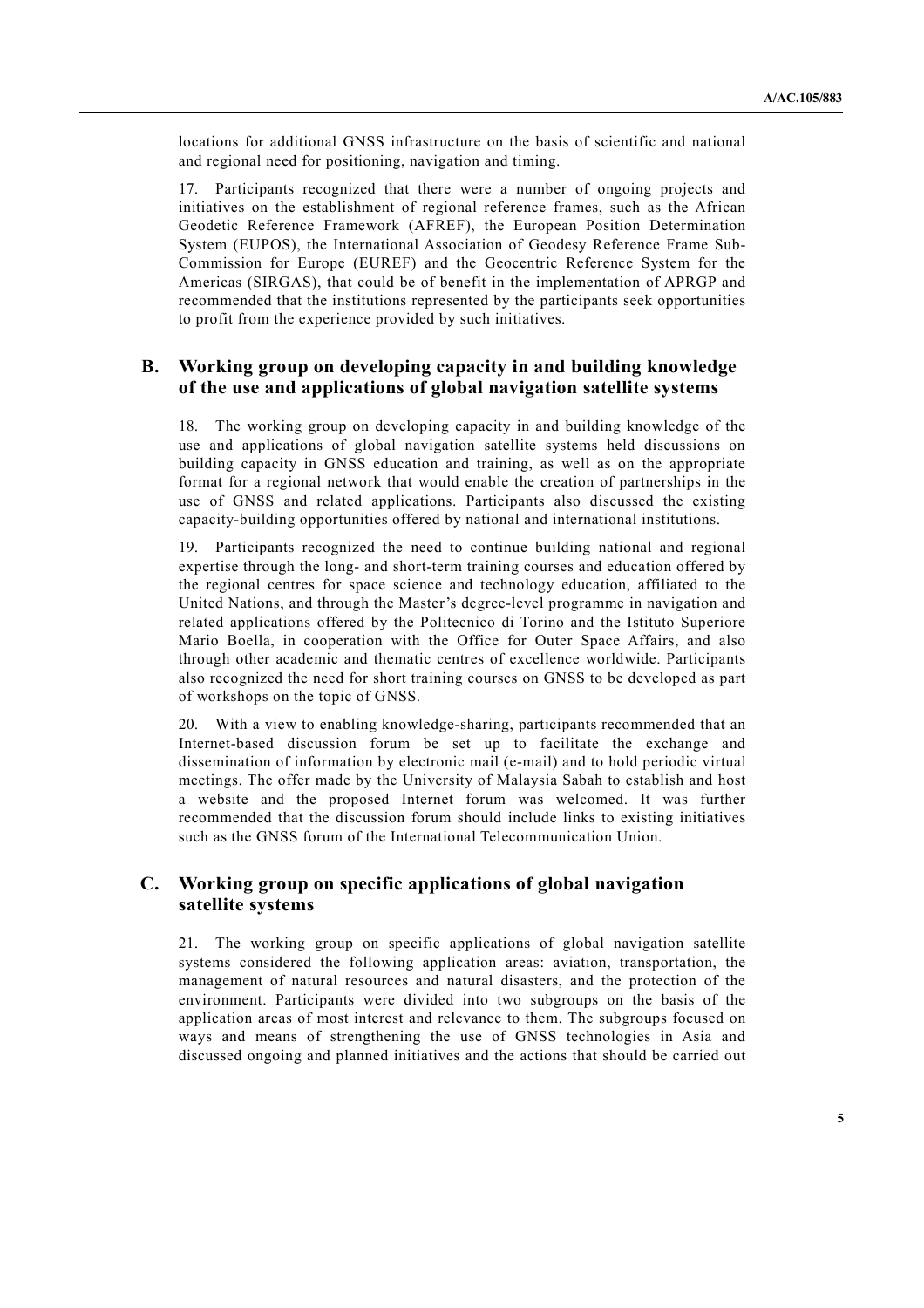collaboratively for the establishment of a global information exchange network on the applications of GNSS among national and regional institutions. In addition, each subgroup discussed a number of projects that would have the potential to demonstrate the benefits of GNSS.

22. With regard to the management of natural resources and natural disasters and the protection of the environment, the participants agreed that the objective of the proposed regional network should be to promote and disseminate information on the use of GNSS technologies and to improve and facilitate management and decisionmaking. With regard to transportation, the overall objective should be to raise the awareness of decision makers and end users concerning the potential benefits of GNSS applications to all transportation modes.

23. The participants considered possible pilot projects and recommended that institutions that were part of the proposed regional network should recognize work in progress, especially work that already had local commitment. These institutions would interact primarily using e-mail, providing information to all interested institutions on activities being proposed or carried out and fostering partnerships among the different initiatives and interests. Once partnerships had been defined, a further step would be to identify pilot projects and the most appropriate institutions that could participate in them.

24. The working group agreed that either the Office for Outer Space Affairs, in cooperation with the International Committee on GNSS (ICG), or ICG itself should be invited to assist in soliciting seed funding and expertise for potential projects related to the management of natural resources and natural disasters and the protection of the environment. Participants were asked to outline projects that could be completed in a short period of time (one to two years) and that would involve cooperation between two or more countries, and to identify contact points for each.

#### **III. Conclusions**

25. The participants recommended that a list of existing training and educational opportunities in the area of GNSS and its applications, including those supported by electronic learning technologies, be compiled and distributed to interested regional and national institutions in order to provide an updated view of the training and educational opportunities that were currently available.

26. Participants agreed that the regional centres for space science and technology education, affiliated to the United Nations, as well as other academic centres of excellence within the region, could play an important role in capacity development and knowledge-building in the use of GNSS and its applications.

27. Participants stressed that cross-linkages needed to be developed for APRGP with other ongoing projects and initiatives such as AFREF, EUPOS, EUREF and SIRGAS and suggested that ICG could act as a facilitating body to strengthen cooperation among the regional geodetic reference frames.

28. Participants agreed to establish a website where useful information could be posted by contributing institutions and to create an Internet discussion forum to facilitate the exchange and dissemination of information on GNSS and its applications.